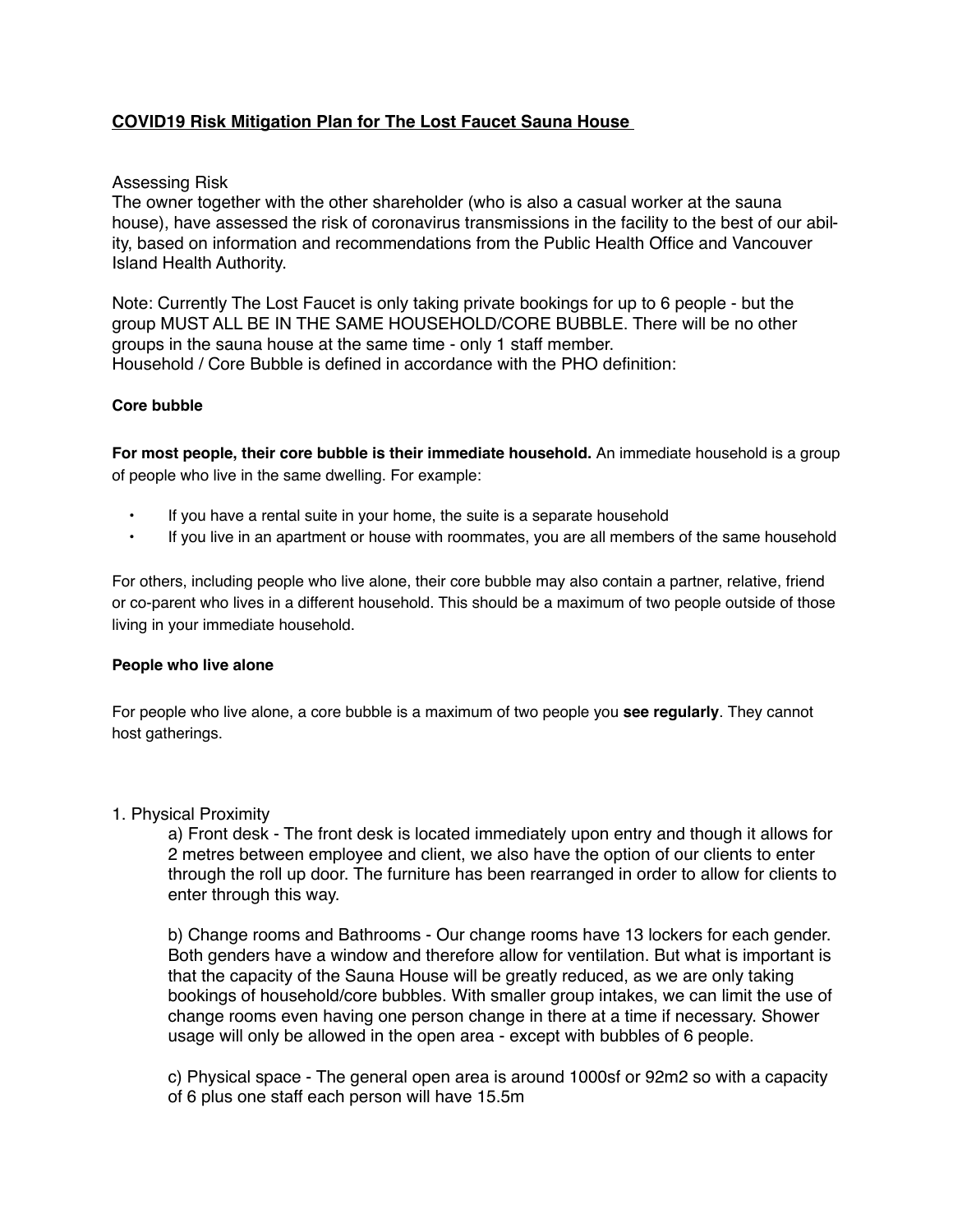d) Sauna - The area of the sauna is 10x12 ft or 3.05mx3.66m. Therefore in order to ensure proper physical distancing in the traditional sauna there can only be 3 people in at a time. However, since all groups will be in the same household / core bubble there can be up to 6 in the sauna at a time. Only 2 people in the infrared sauna at a time.

#### 2. Contaminated surfaced

a) Handles - The front door knob inside and out, the roll up door handle, the shower handles and pull chains, the mister valve, the sauna handle inside and outside, the knobs of the doors to the washrooms, light switches, front counter, faucets, the sanitizer bottles, the soap bottles, hooks and toilettes. Bleach spray solution 1:50. (Spray bottle 20mL:946mL).

b) Furniture - As people move through the sauna and into the space they will have a rest once they are done. We have always recommended that people use their towel when sitting on the furniture and the furniture has always been cleaned. Bleach Spray solution 1:50. (Spray bottle 20mL:946mL) or soay solution same as in the sauna.

c) The front desk has in the past been an area shared by staff and clients, but now there will only be one staff person working. Additionally all client traffic has the option to enter via the roll up door thereby completely distancing the staff from clients (if necessary). Bleach spray solution 1:50. (Spray bottle 20mL:946mL).

d) Bathroom toilettes and faucets. Bleach spray solution 1:50. (Spray bottle 20mL: 946mL). Also regular toilette cleaner. Bleach to clean surfaces.

e) Sauna wood surface. The sauna has a thin layer of sealant on it and can therefore be chemically cleaned by isopropyl alcohol or a soapy solution Mr.Clean soap to water - 60ml:4L. It is also temperature cleaned before each session by being heated to 90ºC for 10 minutes before anyone enters.

f) Flooring - Wet floor is squeegeed during any sauna sessions and sprayed with bleach solution at least once during a sauna session. Entire floor is swept and mopped again before a sauna session. Bleach solution 80mL:4L.

g) Where people gather - typically the change room might be a place where people get close to each other. Because the space is so large people tend to want to congregate between the sauna door and the roll up door. We do have ample space to be able to dis tance up to 6 people, however since they will be in their cover bubble an no one else is in the space, distancing is necessary only between staff and the group members.

### **COVID19 Plan The Lost Faucet Sauna House**

The following plan is a comprehensive COVID risk avoidance plan for The Lost Faucet Sauna House. The owner together with the other shareholder (who is also a casual worker at the sauna house), have assess the risk of coronavirus transmissions in the facility to the best of our ability, based on information and recommendations from the Public Health Office, WorkSafeBC, and Vancouver Island Health Authority.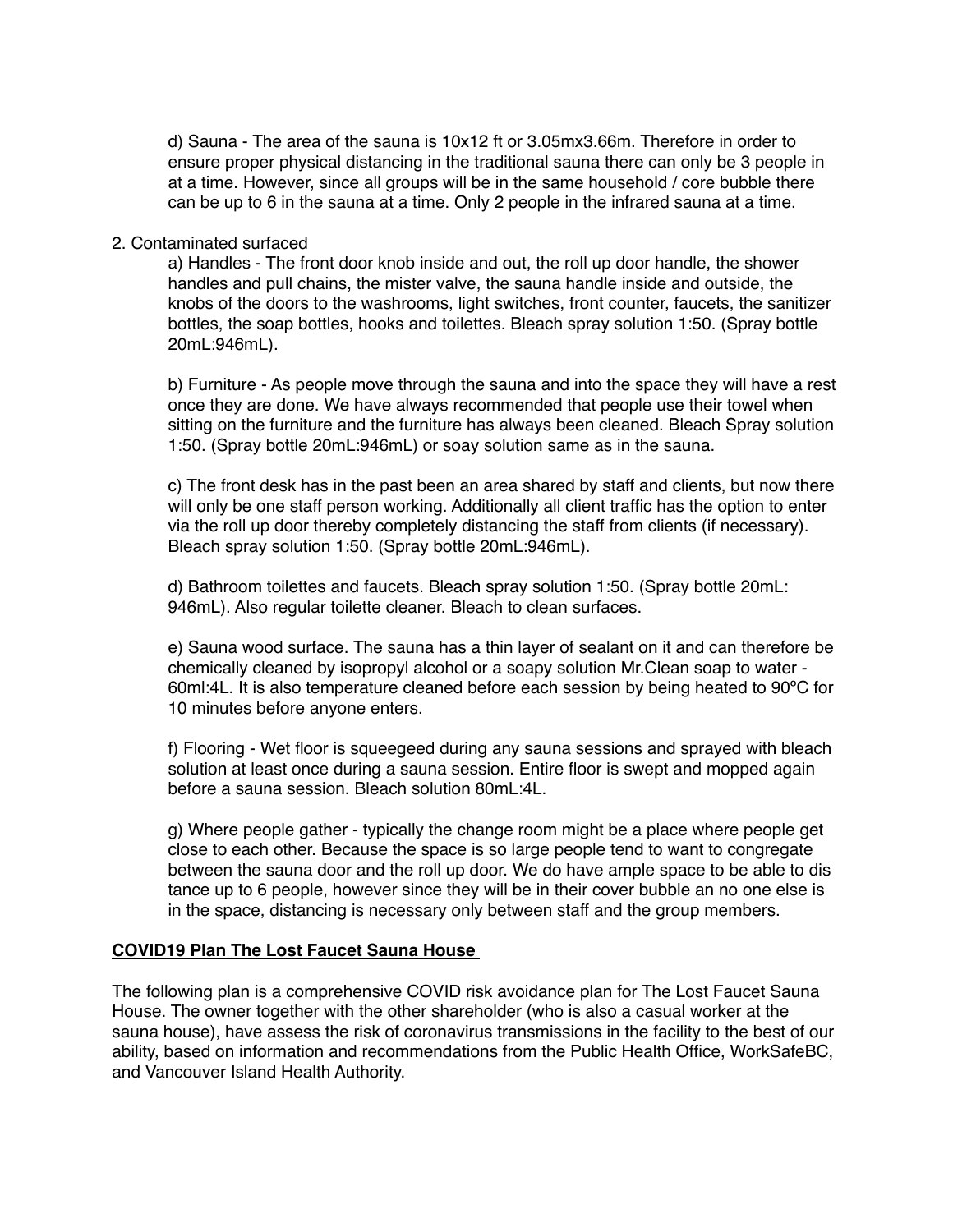## **Elimination:**

- 1. If any **staff** is sick, displaying symptoms such as coughing, fever, runny nose, soar throat, difficulty breathing, fatigue, shortness of breath - staff can not come into work.
- 2. If any **client** is sick, displaying symptoms such as coughing, fever, runny nose, soar throat, difficulty breathing, fatigue, shortness of breath they will be asked not to enter.
- 3. If any staff or client has travelled outside of Canada in the last 2 weeks they will be asked to wait until 2 weeks has passed until they come to the sauna house. We also ask that people who have travelled off Vancouver Island wait 1 week before coming to the sauna.
- 4. The risks for vulnerable population (over 65 or are immune compromised) will be made clear in the waiver.
- 5. Only one staff member on site at a time.
- 6. Public, drop-in hours are currently suspended.
- 7. Sauna visits will be **private bookings with you pandemic bubble** only. Private bookings will have exclusive use of the faculty and will allow up to 6 **people of the same contact bubble per booking.** The **large sauna will allow up to 6 people.** Only 2 people at a time in the infrared sauna.
- 8. 2.5 hour time limit to all sauna sessions.
- 9. TLF will take multiple bookings per day however there must be a surfaces clean and airing out before admitting the next group.
- 10. Markers will be placed on the floor to indicate 2 metres between chairs.
- 11. No retail walk-ins while a sauna is in session. However retail may occur outside.
- 12. Drinking water fountains and/or water bottle filling stations can be used. The following precautions and/or alternatives should be considered: Ensure frequent cleaning and sanitizing throughout the day of fountains and/or filling stations. When providing cups staff will use gloves. Use a separate water cooler, with disposable cups. Complimentary sealed water bottles also available.
- 13. Though Aufguss services are currently suspended due to staff requiring to be in the sauna with the clients, a minimal amount of water over hot stones can be used in the sauna by way of a mister. The water keeps a base level of moisture in order to soften the heat. One person will be designated as the mister one person to put up to three mist pumps on the hot rocks. Additionally the group in the sauna may choose to self administer a Venik service - which allows for use of wet bunched leaves to be self administered. (This service is currently on hold)
- 14. Magazines and books have been taken out.
- 15. Only one example of retail product on display. When a product is purchased, the item will be retrieved from the back stock. All testers will be removed.
- 16. Because the groups will be small and familiar, we will discontinue the use of locks.
- 17. Messaging will be including at the location, on the website, in confirmation emails and will be reminded of by phone when speaking to clients directly.
- 18. Packaged snack service has been suspended.

## **Engineering Controls:**

- 1. The roll up door, front door and windows should be kept open as much as possible.
- 2. Clients will also be encouraged to make use of the outdoor patio when relaxing.
- 3. The entire space is cleaned, sanitized, and ventilated (aired out) between each private sauna booking. In particular the sauna is left to air out and the roll up door is opened to venitlate the space.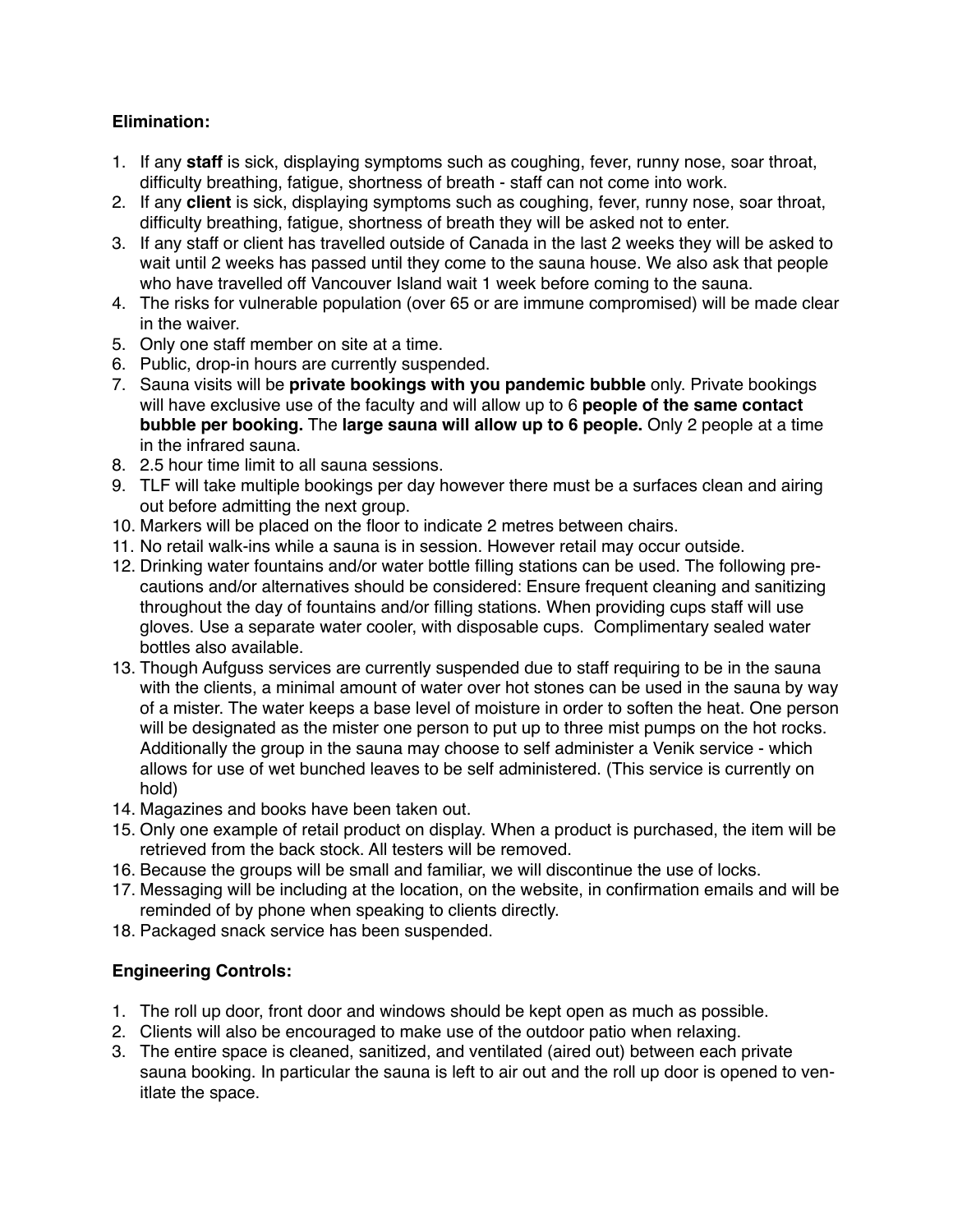## 4. INCREASED CLEANING PROTOCOLS INCLUDE:

- sanitation bin for clients' flip flops
- regular sauna floor mopping with bleach at the beginning and the end of each 2.5 hour session
- regular furniture wiping with bleach or soapy solution
- waiver clip boards and all pens used will be sanitized after use.
- as per standard cleaning, towels will be cleaned with bleach. Face clothes and mats will be washed in high temperature with laundry soap.
- the sauna benches will be wiped down with wood friendly soapy concentrate after each use.
- frequently touched surfaces cleaned 2-3 times per visit. This includes: the front door knob inside and out, the roll up door handle, the shower handles and pull chains, the mister valve, the sauna handles inside and outside, the knobs of the doors to the wash rooms, the faucet controls, hooks, light switches and breaker box and the faucets and toilettes in the washrooms
- a sign including all the high touch points will be posted in the utility room for the staff.
- any used furniture is cleaned with soapy solution and sanitized with bleach solution.
- 5. The front door for staff will remain the entrance but the roll up door may now serve as the main entrance for clients if they desire. Some furniture has been rearranged in order to allow for this new flow.
- 6. As before all clients must use a towel in the sauna there is to be no skin on the surface.
- 7. Clients are recommended to use their towels on the furniture that they use.
- 8. Clients will be asked to wash or sanitize their hands upon entry.
- 9. Sauna will be heated to 90ºC for at least 10 minutes before anyone enters for added sterilization.
- 10. An extra tissue area will be created which will include tissues a garbage can and hand sanitizer. Garbage cans will be lined with plastic garbage bags.
- 11. As per standard practice, soap is provided at every hand wash station. Additional hand sanitizer stations will be added throughout the space. (Front desk, central bench, at fridge area, entrance bench).
- 12. Disposable paper towel will be available in the two bathrooms.
- 13. When the till must be used we have a very simple tap pad that does not require a pin. However when a pin input is necessary the staff will step away allowing the customer to get close enough to enter pin.

## **Rules for staff and clients / Administrative controls :**

- 1. Screening clients: All clients will be asked: "Do you have any of the following symptoms, coughing, fever, or difficulty breathing?" - if they answer yes they will be asked to leave.
- 2. Must was/sanitize your hands upon entry,
- 3. Frequently touched areas should be cleaned 2-3 times per visit during a private booking. Frequently touched areas include: the front door knob inside and out, the roll up door handle, the shower handles and pull chains, the mister valve, the sauna handle inside and outside, the knobs of the doors to the washrooms, the faucet controls, hooks, light switches and breaker box and the faucets and toilettes in the washrooms.
- 4. Staff MUST wear mask while working. Clients will be asked to wear a mask upon entry and when leaving. Clients may wear a mask throughout their entire stay if they wish.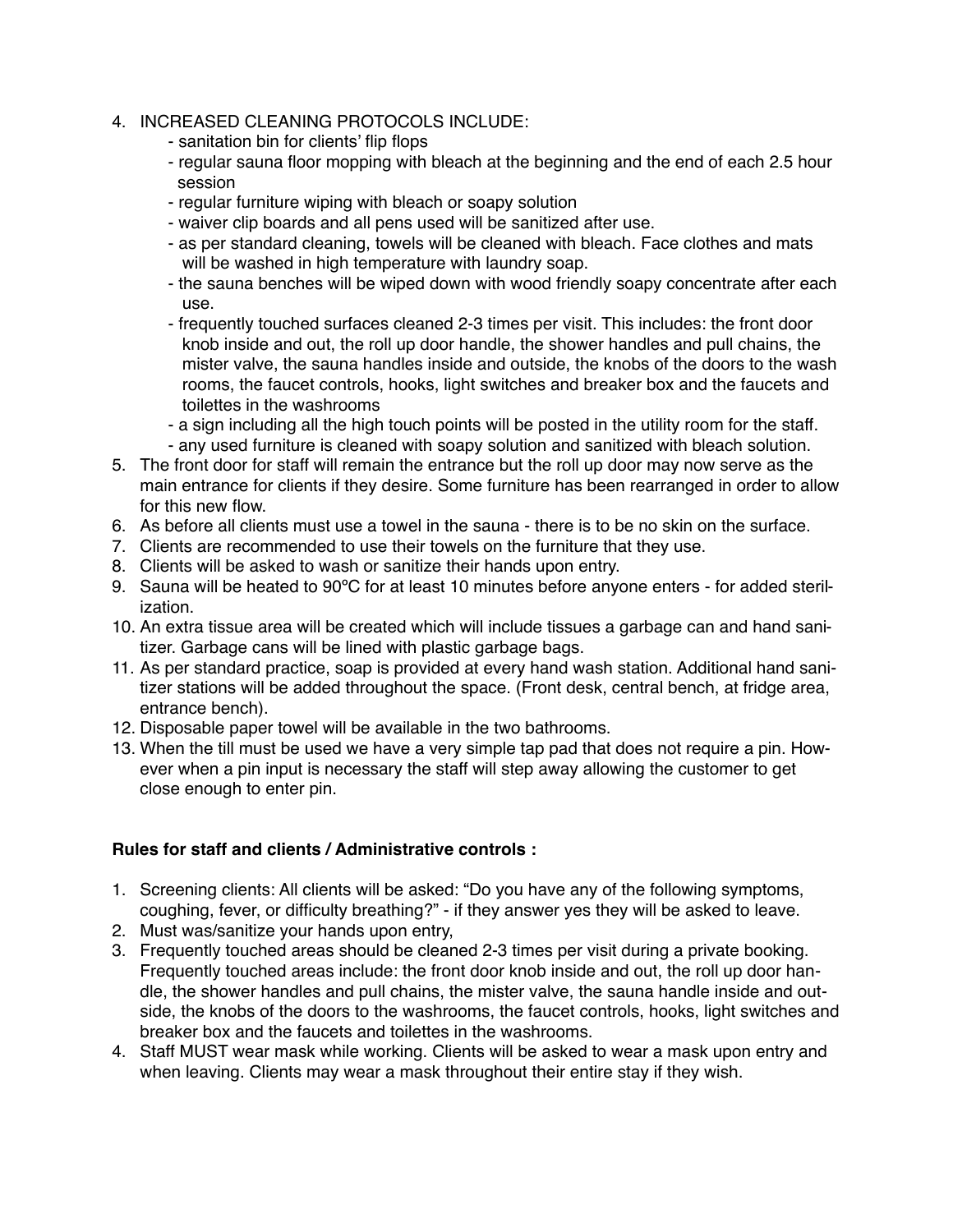- 5. Avoid sneezing, coughing, spitting or nose blowing/wiping in the sauna especially and throughout the sauna house. When possible a silent sauna would be preferable - and clients may wear masks in the sauna.
- 6. Clients will be asked to take a soapy shower before entering the sauna.
- 7. Encourage clients to use the same seat when resting also to use the same shower for cooling or to opt for their own rinse bucket.
- 8. Ask clients and staff to use their towel when pushing or pulling open the sauna handle
- 9. Signs will be posted to help clients navigate new rules.
- 10. Clients must use and keep their own towels towels cannot be left in the sauna. If they will be coming back to the same chair they may be left there. No towel sharing.
- 11. Encourage staff and clients to not touch their face.
- 12. Towel Rental fee will be eliminated in order to ensure that clients can dispose of soiled towels.
- 13. Clients are also encouraged to use a towel when they sit on the furniture.
- 14. Clients may pay in advance online via gift card purchase. This will avoid all contact at the till.
- 15. Contact information for each booking will be maintained vis-a-vis the waiver. This info will be kept for any COVID needs in the future.
- 16. Should clients or staff have any concerns or suggestions on how to enhance the safety of the experience they can email the owner directly and we will find a way to incorporate added safety procedures, if possible.
- 17. Both employees will aim to have additional work be contained to home. As situations change we will consider other ways to limit exposure to multiple public members.
- 18. Only one person (staff or client) in retail area at one time.
- 19. No booking cancellation charge to allow for easy illness cancellations on the part of either client or TLF dues to staff illness.
- 20. Only your sauna cohort will be allowed into the sauna at your designated time.
- 21. ABHs (Always be hand washing)
- 22. Staff must change into work clothes at location. Then they must change back into street clothes after shift.
- 23. Staff will be present to ensure the COVID plan is followed.

## PPE:

- 1. TLF staff will wear masks while working.
- 2. Clients will be asked to wear masks upon entry and when leaving. Because this is a private booking within ones own household / core bubble and the group is at least 20 meters away from the clients while they are in the sauna or cool down area, masks may be left off by the clients while in the sauna and cool down area. However when at the front desk, walking to the washroom or receiving a tour - clients must wear a mask.
- 3. TLF staff will use gloves when cleaning

# Developing Policies:

Based on the above considerations policies for the two staff will be implemented including:

- 1. Staying home when you are sick
- 2. No one not client or worker will come in after travelling outside the country until 2 weeks have passed - symptom free. We will not take bookings for people who have been off Vancouver Island for less that 1 week.